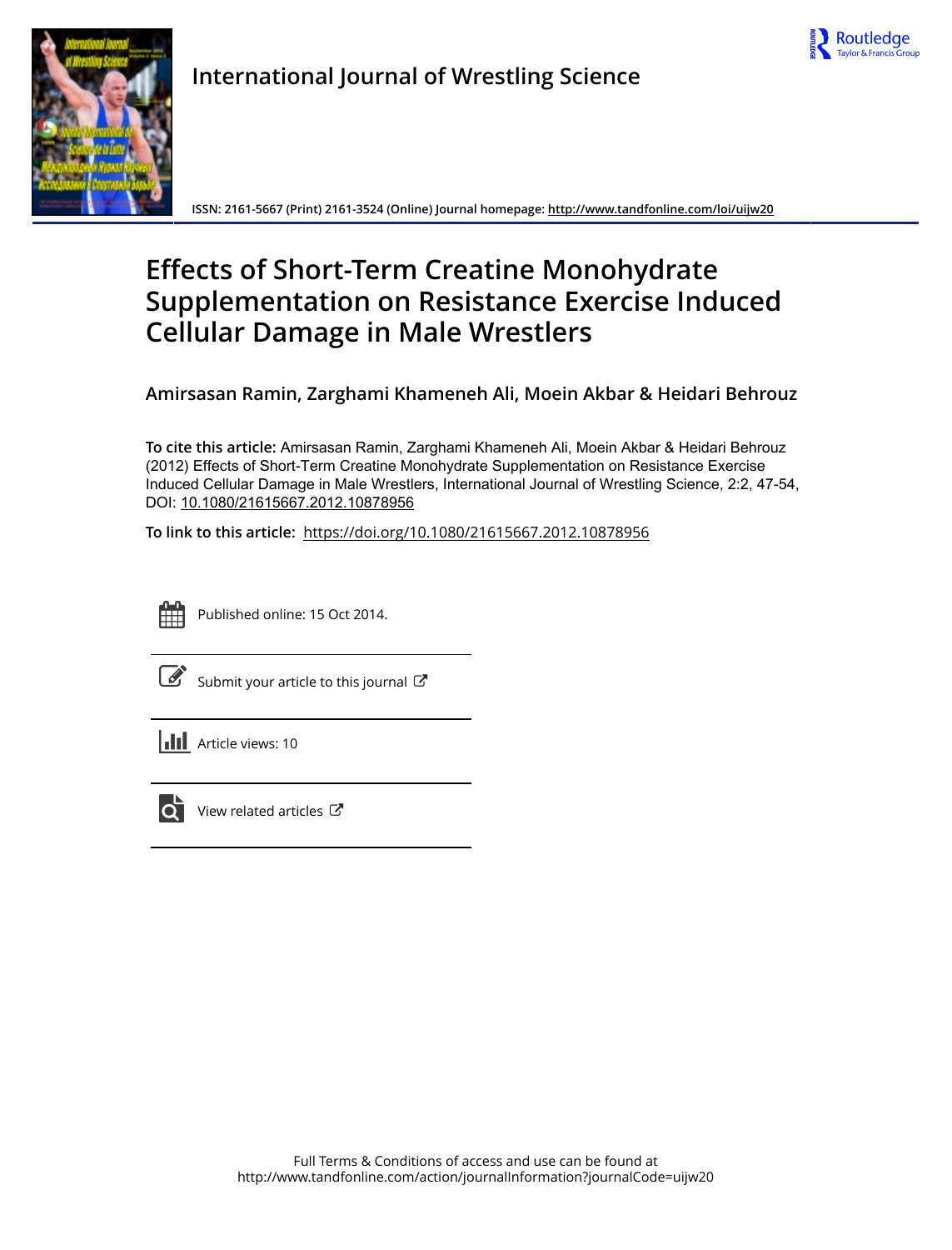# **EFFECTS OF SHORT-TERM CREATINE MONOHYDRATE SUPPLEMENTATION ON RESISTANCE EXERCISE INDUCED CELLULAR DAMAGE IN MALE WRESTLERS**

Amirsasan Ramin<sup>1</sup>, Zarghami Khameneh Ali<sup>1</sup>, Moein Akbar<sup>2</sup>, Heidari Behrouz<sup>1</sup>,

<sup>1</sup>University of Tabriz, Tabriz, Iran; <sup>2</sup>Islamic Azad University, Khameneh, Iran

[amirsasan\\_ramin@yahoo.com](mailto:amirsasan_ramin@yahoo.com)

#### **ABSTRACT**

The purpose of this study was to identify the effect of short-term creatine (Cr) supplementation and a resistance exercise training session on changes in total serum cellular damage indices - creatine kinase (CK) & lactate dehydrogenase (LDH) in male wrestlers. **Methods**: Using a quasi-experimental, randomized and double-blind design, 18 collegiate male wrestlers were equally divided into supplement and placebo groups. After six consecutive days of supplementation (0.3 g·kg·day<sup>-1</sup>) Cr or dextrose), all subjects participated in a single-session circuit resistance exercise protocol (with 80% 1-RM in 3 sets with 6 repetition) consisting of six stations. Changes in cellular damage indices were determined in three stages (before and after the supplement stage, and 24 hours after the exercise protocol). The normal data were expressed as mean (±SD) and analysis of variance (ANOVA) with Bonferroni and independent t test at α≤0.05. **Results**: The results show that the creatine loading has only significant effect on the basal total serum CK (*P*<0.05). Moreover, the total serum CK and LDH in both groups (supplement & placebo) were significantly increased 24 hours after the resistance exercise (P<0.05). However, the change range of the cellular damage indices 24 hours in supplement group was insignificantly lower than in placebo group (*P*>0.05). **Conclusion:** There was no significant effect of creatine on the indicators of cellular damage in male wrestlers 24 hours after resistance exercise. More research seems warranted regarding the role of creatine supplementation in attenuating induced- cellular damage.

**Keywords:** Creatine monohydrate, Resistance exercise, Creatine Kinase, Lactate Dehydrogenase

#### **INTRODUCTION**

Resistance-strength training is a part of preparation programs that apply a variety of external resistance to increase or prevent muscle mass loss and maintain muscle strength, power and endurance, and is used in different sports such as wrestling (1). Resistance training can also lead to increasing mechanical and metabolic pressures on muscle cell membranes, leading to the incidence of delayed onset muscle soreness (DOMS) symptoms such as swelling, pain, weakness, and release of intracellular enzymes (such as CK and LDH) into the bloodstream 12 to 36 hours after the exercise (9). Results of some studies suggest that creatine (methyl guanidine-acetic acid) as an oral anti-oxidative supplement, can be used to enhance physical performance in athletes, especially strength, muscle power, muscle mass (7,13). So far, some studies have been done in order to prove the performance enhancing capacity of this supplement (13). Moreover, in some studies, even the shortand long-term useful clinical effects of Cr supplementation on reduction of muscle damages, renal complications and body temperature regulation is mentioned (12). Some researchers also believe that this supplement does not have any effect on the symptoms of DOMS (8,11); in some cases undesirable changes in indices of tissue damage and inflammation in the receiving Cr supplementation groups have been increased (1). The short-and long-term effects of Cr supplementation, on the signs and indices of DOMS in the various sports athletes especially wrestlers, is lacking definitive research. Therefore considering the ambiguities and contradictions related to the beneficial effects of Cr supplementation, and lack of documented studies regarding the possible effects of this supplement on DOMS indices in the wrestlers, the present study was carried out to determine the effect of the short-term Cr supplementation on changes in indirect- indices of cellular damage in male wrestlers, following a session of resistance exercise.

#### **METHODS**

This study, was conducted as a quasi-experimental, double blind, two group designs (experimental and control groups) with repeated measurements (three stages). Subjects consisted of 18 collegiate male wrestlers (table 1) who were selected from among 30 wrestlers participating in the provincial and national competition, based on health status and some physical properties. A week before the study, the anthropometric indices including height, weight, and body fat percentage and assessment of one repetition maximum (1-RM) strength were measured. For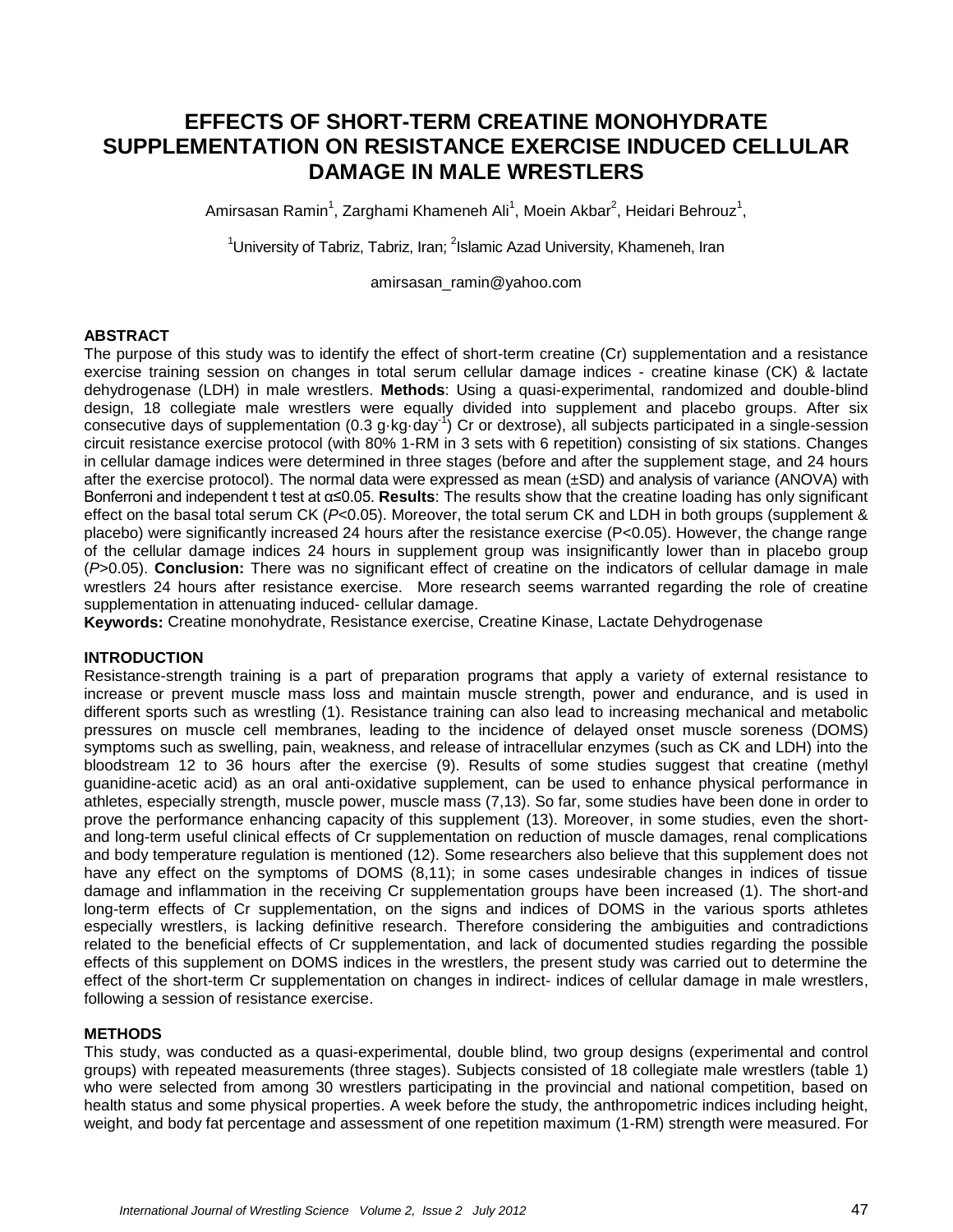the period of supplementation, creatine monohydrate supplements approved by the Health Ministry were used. Packages were prepared which were proportional to the weight of the subjects (300 mg kgbwt day<sup>-1</sup>) and were ingested four times per day (breakfast, lunch, dinner and before bed) by the supplements group. Dextrose packages also were similarly prepared and were given to the placebo group. The subjects were asked to dissolve contents of each packet in 250 ml of an 8% concentration grape juice and drink it. After supplementation, subjects participated in the circuit resistance exercise protocol, including six stations (leg press, bench press, leg extension, lat pull, shoulder press and biceps curl) with 80% of one repetition maximum-intensity in three sets each with six repetitions (5). Blood samples were collected in three stages (stage 1: before creatine and placebo supplementation; stage 2: the seventh day after supplementation, and stage 3: 24 hours after the resistance exercise) in the amount of five ml from the antecubital vein to prepare serum. In addition, 48 hours before the test, subjects avoided any physical activity and the meal (breakfast) before the test was similar for both groups. CK and LDH enzyme activity in total serum was measured by the quantitative photometric method using the auto analyzer model Alcyon 300 (Abbott Laboratories, USA). For the statistical analysis, normality of the data (mean and standard deviation) using the Kolmogorov–Smirnov and independent T- test was evaluated. The changes of the indices were investigated during the various stages by repeated ANOVA, a Bonferroni post hoc test and independent T-tests (*p*< 0.05). The contribution of confounding factors was determined by the Omega squared  $(\Omega^2)$ .

## **RESULTS**

The mean and standard deviation of individual characteristics (age, weight, height, body fat percentage, body mass index and 1-RM) are shown in Table 1. Changes in the indices under investigation are shown during three stages of blood sampling in Table 2. The results show that short-term Cr supplementation, with the contribution of 0.62 ( $\Omega^2$ ), led to a significant increase of 9.75 % in the levels of CK total serum in the basal state ( $p$ <0.05) (Table 2). The resistance exercise session led to a significant (85.75% and 35.88%) increase in 24 hour total serum CK and LDH enzyme activities in the placebo group ( $p<0.05$ ). Meanwhile, the short-term Cr supplementation failed to prevent a significant increase in 24 hour total serum CK and LDH enzyme activity, 73.40% and 39.20%, respectively. There were no changes in the indirect enzymes of cellular damages in Cr supplementation group after a resistance exercise session, and no difference were observed compared with placebo (*p*<0.05). However, the range of cell injury enzymes in the creatine group was insignificantly less than the placebo group (*p*<0.05).

| Variable                | <b>Creatine</b>   | <b>Placebo</b>    |
|-------------------------|-------------------|-------------------|
|                         | (n=9)             | $(n=9)$           |
| Age (years)             | $21.22 \pm 1.48$  | $21.00 \pm 0.70$  |
| Weight (kg)             | $65.56 \pm 2.35$  | $65.89 \pm 1.53$  |
| Height (cm)             | $173.56 \pm 2.18$ | $172.67 \pm 2.34$ |
| BMI ( $\text{kg/m}^2$ ) | $21.79 \pm 0.67$  | $22.13 \pm 0.73$  |
| Body fat (%)            | $12.33 \pm 2.00$  | $13.00 \pm 1.73$  |
| 1-RM bench press (kg)   | $98.23 \pm 6.19$  | $99.41 \pm 5.38$  |
| 1-RM leg press (kg)     | $238.60 \pm 7.05$ | $239.10 \pm 8.68$ |

Table 1. Physical characteristics of the creatine and placebo groups

Table 2. Changes of serum enzymes activity in the placebo and creatine groups following supplementation

| <b>Groups</b>         | <b>Stages</b>                 | <b>CK</b> activities | <b>LDH</b> activities        |
|-----------------------|-------------------------------|----------------------|------------------------------|
|                       |                               | (IU/L)               | (IU/L)                       |
| <b>Creatine group</b> | <b>Before Supplementation</b> | $129.11 \pm 22.34$   | $284.44 \pm 29.90$           |
|                       | <b>After Supplementation</b>  | 141.67 ± 23.88 $+$   | $290.00 \pm 25.51$           |
|                       | 24 hours After Exercise       | $245.67 \pm 17.97$ + | 403.70 $\pm$ 32.20 $\dagger$ |
| Placebo group         | <b>Before Supplementation</b> | $133.56 \pm 14.85$   | $308.11 \pm 22.78$           |
|                       | <b>After Supplementation</b>  | $137.22 \pm 8.64$    | $304.10 \pm 21.16$           |
|                       | 24 hours After Exercise       | $254.89 \pm 33.14$ † | 413.22 $\pm$ 26.78 $\dagger$ |

**†** indicated the significant indicators is the study.

#### **DISCUSSION**

The results of this study suggest that the short term Cr supplementation (using 0.3 g·kg·day<sup>-1</sup> Cr for six days); lead to 9.75 % increase in total serum CK enzyme activity, which is in agreement with Atashak in studies with soccer players (1), where following the consumption of Cr monohydrate by 18 male soccer players leads to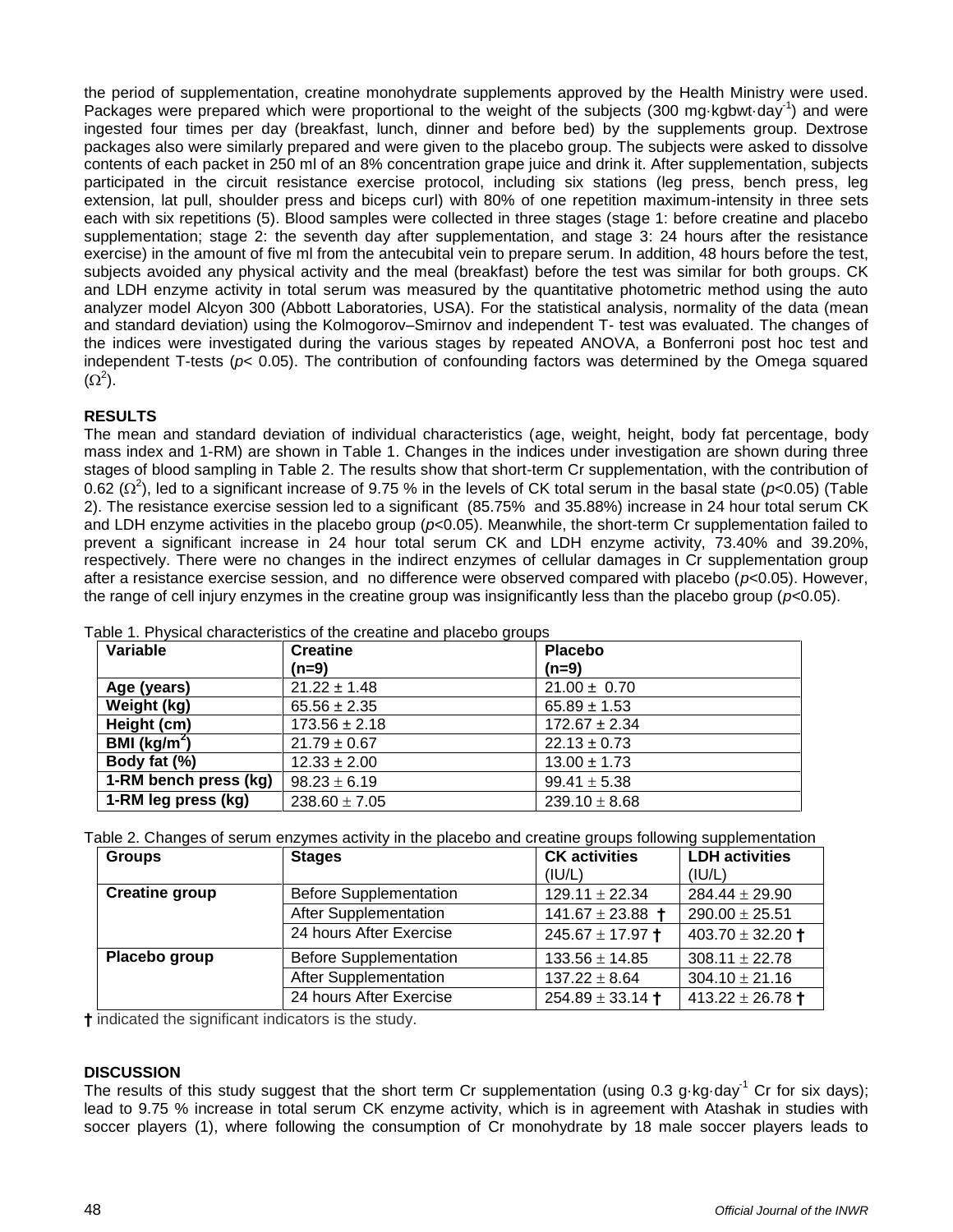significantly increased serum levels of CK. However, the results of previous studies are inconsistent with the findings of this study (2,3), where it was reported that short-term Cr supplementation combined with resistance exercise did not lead to an increase in indices of cellular damage (total CK and LDH) (3). However, one of the reasons for these finding could be due to the type of Cr supplementation protocol. Some researchers believe that Cr supplementation without physical activity (as was the case in the present study prior to the single exercise bout) can lead to the formation and accumulation of cytotoxic substances (14,15). They hypothesized that the Cr accumulation into the tissue, which has low metabolic capacity to convert Cr into creatinine and is enzymatically capable of accomplishing the methylation processes, contributing to the formation and accumulation of citotoxic substances, such as formaldeyde and methylamine (15). However, some researchers have mentioned that Cr supplementation combined with physical activity has a protective effect against toxic metabolites produced in excess in the tissues; therefore, desirably preventing the cytotoxic effects of creatine in the tissues (7). Nevertheless, the results of this study indicate that short-term Cr supplementation cannot prevent a significant increase in total serum CK and LDH enzymes 24 hours after a resistance exercise session. This is consistent with other studies (8,11). It is important to note that in the present study, changes in indirect indices of cellular damage in Cr supplement group were insignificantly less than the Pl group. Bassit, in contradiction with results of this study, suggests that creatine supplementation leads to modification of the indirect enzymes of muscle damage following the severe activities (2). That research examined the effects of short-term Cr loading (20g for five days), on the symptoms of muscle damage in male triathlon athletes after strong contractions. The results indicated that creatine loading leads to a significant decrease in serum CK and LDH indices 36, 48 and 60 hours after the exercise (2). However, the reason for the differences between the results from the afore mentioned study and present study may result from: the type of subjects, the exercise (intensity and duration), the amount of Cr supplementation (short-term versus long-term with different values) and subjects response to Cr supplementation (2,3,11). Finally, research indicates that Cr loading, with a decrease in homocysteine decreasing and an increase in glutathione stores can reduce the levels of hydrogen peroxide or other organic oxides (4). So it has recently been declared that Cr monohydrate loading due to reduction of hydrogen peroxide can prevent destruction of activation inhibitor protein of NF-Kb and its subsequent consequences i.e. inflammation (6,7).

### **CONCLUSIONS**

A six-day Cr monohydrate supplementation program has no significant effect on on selected indices of cellular damage (serum total CK and LDH index) in male wrestlers.

#### **REFERENCES**

- 1. Atashak S, Jafari A. Effect of short-term creatine monohydrate supplementation on indirect markers of cellular damage in young soccer players. *Science & Sports*; in press. 2011.
- 2. Bassit RA, Pinheiro CH, Vitzel KF, Sproesser AJ, Silveira LR, Curi R. Effect of short-term creatine supplementation on markers of skeletal muscle damage after strenuous contractile activity. *Eur J Appl Physiol*; 108(5):945-955. 2010.
- 3. Cook M, Rybalka E, Williams AD, Cribb PJ, Hayes A. Creatine supplementation enhances muscle force recovery after eccentrically-induced muscle damage in healthy individuals, *J Int Soc Sports Nutr* ; 6:13-23. 2009.
- 4. Deminice R, Portari GV, Vannucchi H, Jordao AA. Effects of creatine supplementation on homocysteine levels and lipid peroxidation in rats. *Brit J Nutr*. 102(1):110-6. 2009.
- 5. Gordon NF. ACSM's guidelines for exercise testing and prescription. *Lippincott Williams & Wilkins*. 2009.
- 6. Juravleva E, Barbakadze T, Mikeladze D, Kekelidze T. Creatine enhances survival of glutamate-treated neuronal/glial cells, modulates Ras/NF-kappaB signaling, and increases the generation of reactive oxygen species. *Journal of neuroscience research*. 79(1-2):224-30. 2005.
- 7. Lawler JM, Barnes WS, Wu GY, Song W, Demaree S. Direct antioxidant properties of creatine. *Biochem Bioph Res Co*. 290(1):47-52. 2002.
- 8. Machado, Rafael Pereira; Felipe Sampaio-Jorge; Franz Knifis; Anthony Hackney. Creatine supplementation: effects on blood creatine kinase activity responses to resistance exercise and creatine kinase activity measurement. 45(4): 54-62. 2009.
- 9. Peake J, Nosaka K, Suzuki K. Characterization of inflammatory responses to eccentric exercise in humans. *Exerc Immunol Rev*. 11:64-85. 2005.
- 10. Poortmans JR, Kumps A, Duez P, Fofonka A, Carpentier A, Francaux M. Effect of oral creatine supplementation on urinary methylamine, formaldehyde, and formate. *Med Sci Sports Exerc*; 37(10):1717- 1720. 2005.
- 11. Rosene J, Matthews T, Ryan C, Belmore K, Bergsten A, Blaisdell J, et al Short and longer-term effects of creatine supplementation on exercise induced muscle damage. *J Sports Sci Med*. 8(1): 89-96. 2009.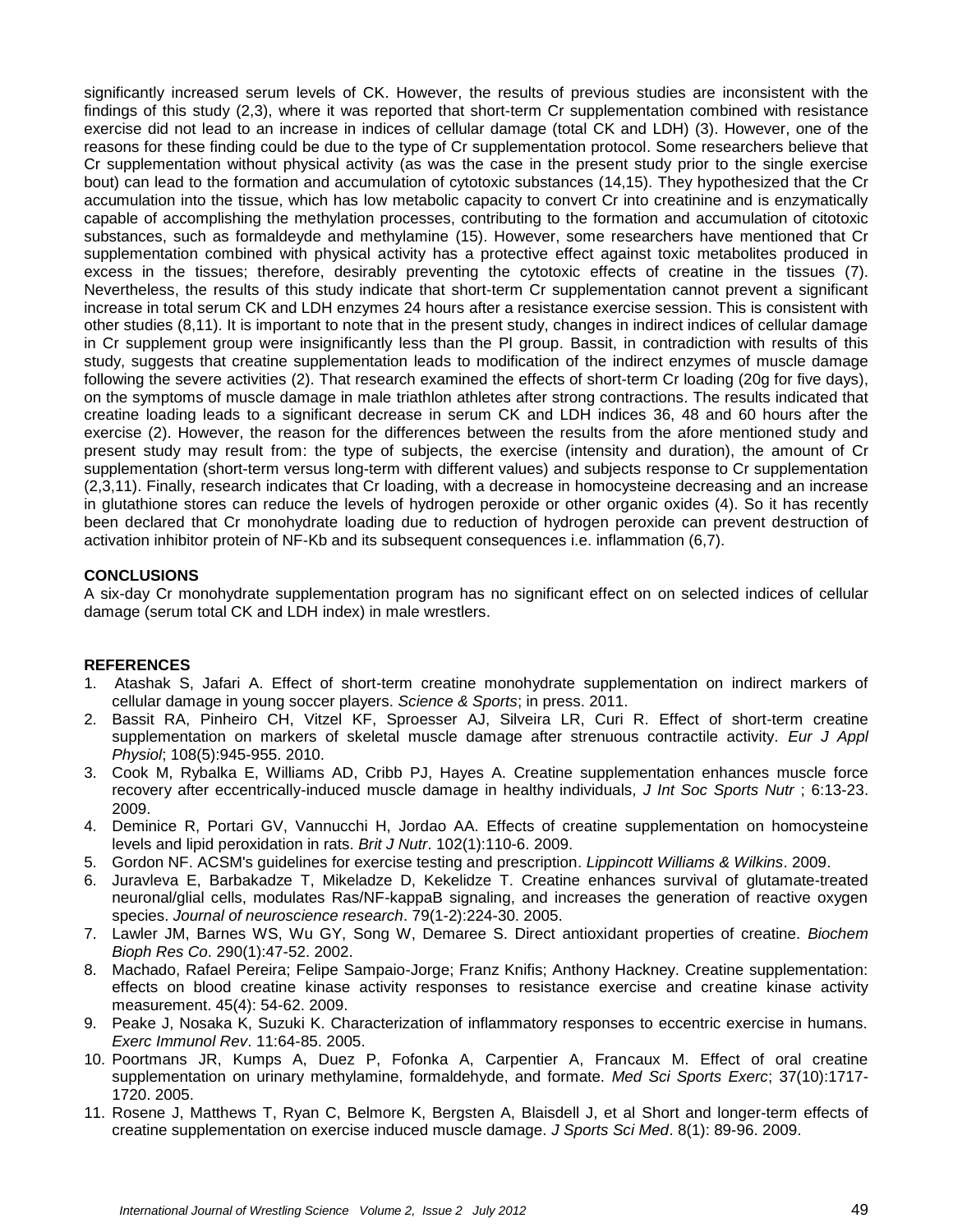- 12. Souza R, Miranda H, Xavier M, Lazo-Osorio R, Gouvea H, Cogo J. Effects of high-dose creatine supplementation on kidney and liver responses in sedentary and exercised rats. *J Sport Sci Med*.8(4):672-81. 2009.
- 13. Stout JR, Antonio J, Kalman D, International Society of Sport Nutrition. Essentials of creatine in sports and health. Totowa, N.J. *Humana Press*; 2008.
- 14. Wang L, Xiao S, Li Y, Wang L, Che B, Zhao X, et al. Potential toxicity of chronic creatine supplementation in mice. *Sch of Life Sci & Technol, Beijing Inst of Technol, Beijing, China*. 12(1):1-4. 2009.
- 15. Yu PH, Deng Y. Potential cytotoxic effect of chronic administration of creatine, a nutrition supplement to augment athletic performance*. Med Hypotheses*. 54(5):726-8. 2000.

# **ВЛИЯНИЕ КРАТКОВРЕМЕННОГО ВВЕДЕНИЯ ДОБАВОК МОНОГИДРАТА КРЕАТИНА НА МЫШЕЧНЫЕ КЛЕТКИ МУЖЧИН-БОРЦОВ, ПОВРЕЖДЕННЫЕ В ПРОЦЕССЕ ТРЕНИРОВОК НА ВЫНОСЛИВОСТЬ**

Амирсаран Рамин (Amirsasan Ramin)<sup>1</sup>, Заргами Каменех Али (Zarghami Khameneh Ali)<sup>1</sup>, Муин Акбар (Moein Akbar) <sup>2</sup>, Хейдари Бероуз (Heidari Behrouz) <sup>1</sup>

<sup>1</sup>Университет Тебриза, Тебриз, Иран, <sup>2</sup> Исламский университет Азад, Каменех, Иран

[amirsasan\\_ramin@yahoo.com](mailto:amirsasan_ramin@yahoo.com)

### **КРАТКИЙ ОБЗОР**

Целью данного исследования было определить влияние кратковременного введения креатиновых (Cr) добавок совместно с проведением тренировок на выносливость на изменение общего сывороточного показателя клеточного повреждения (креатинкиназы и лактатдегидрогеназы) у мужчин-борцов.

**Методы**: с помощью квази-экспериментального метода, метода случайной выборки и метода двойной анонимности, 18 мужчин-борцов из ВУЗов были поровну разделены на две группы: одной давали настоящие добавки, а другой – плацебо. После шести дней применения добавок (0,3 г/кг в день, креатин (Cr) или декстроза) все испытуемые принимали участие в одном протоколируемом цикле круговой тренировки на выносливость (с показателем интенсивности 80% 1 повторение, в 3 подхода по 6 повторений), которая включала в себя участие в шести разных видах спортивной активности. Изменения показателей клеточного повреждения определяли в три этапа (до и после введения добавок, через 24 часа после круговой тренировки). Нормальные показатели были обозначены как средние (± стандартные отклонения), затем были проведены анализ вариативности (ANOVA) по Бонферрони и независимое тестирование по критерию Стьюдента при α ≤ 0,05.

**Результаты**: результаты показали, что добавки креатина имеют существенное влияние только на базальный сывороточный коэффициент креатинкиназы (КК) (P <0,05). Кроме того, общая сывороточная креатинкиназа (КК) и лактатдегидрогеназа (ЛДГ) в обеих группах (добавки и плацебо) значительно возросли через 24 часа после тренировки (P <0,05). Тем не менее, изменение показателей клеточного повреждения через 24 часа в группе, которая принимала настоящие добавки, было незначительно ниже, чем в группе плацебо (p> 0,05).

**Вывод**: в связи с проявлением нормальной вариативности общего сывороточного коэффициента креатинкиназы у борцов до эксперимента и в связи с отсутствием эффекта креатина на показатели клеточного повреждения мыщц у мужчин-борцов через 24 часа после тренировки на выносливость, окончательные выводы касательно влияния креатина на повреждение клеток можно будет сделать только после дальнейших исследований.

**Ключевые слова:** креатина моногидрат, упражнения на выносливость, креатинкиназа, лактатдегидрогеназа.

#### **ВВЕДЕНИЕ**

Силовая тренировка на выносливость является частью программы подготовки, которая включает различные упражнения на выносливость, чтобы увеличить либо предотвратить потерю мышечной массы, а также поддержать мышечную силу, мощность и выносливость. Она может быть использована в различных видах спорта, например, таком, как борьба (1). Тем не менее, основное влияние на клетки мышц в процессе тренировок на выносливость оказывается за счет увеличения механического и метаболического воздействия на клеточные мембраны мышц, что приводит к затяжной посттренировочной крепатуре с такими симптомами, как отеки, боли, слабость и высвобождение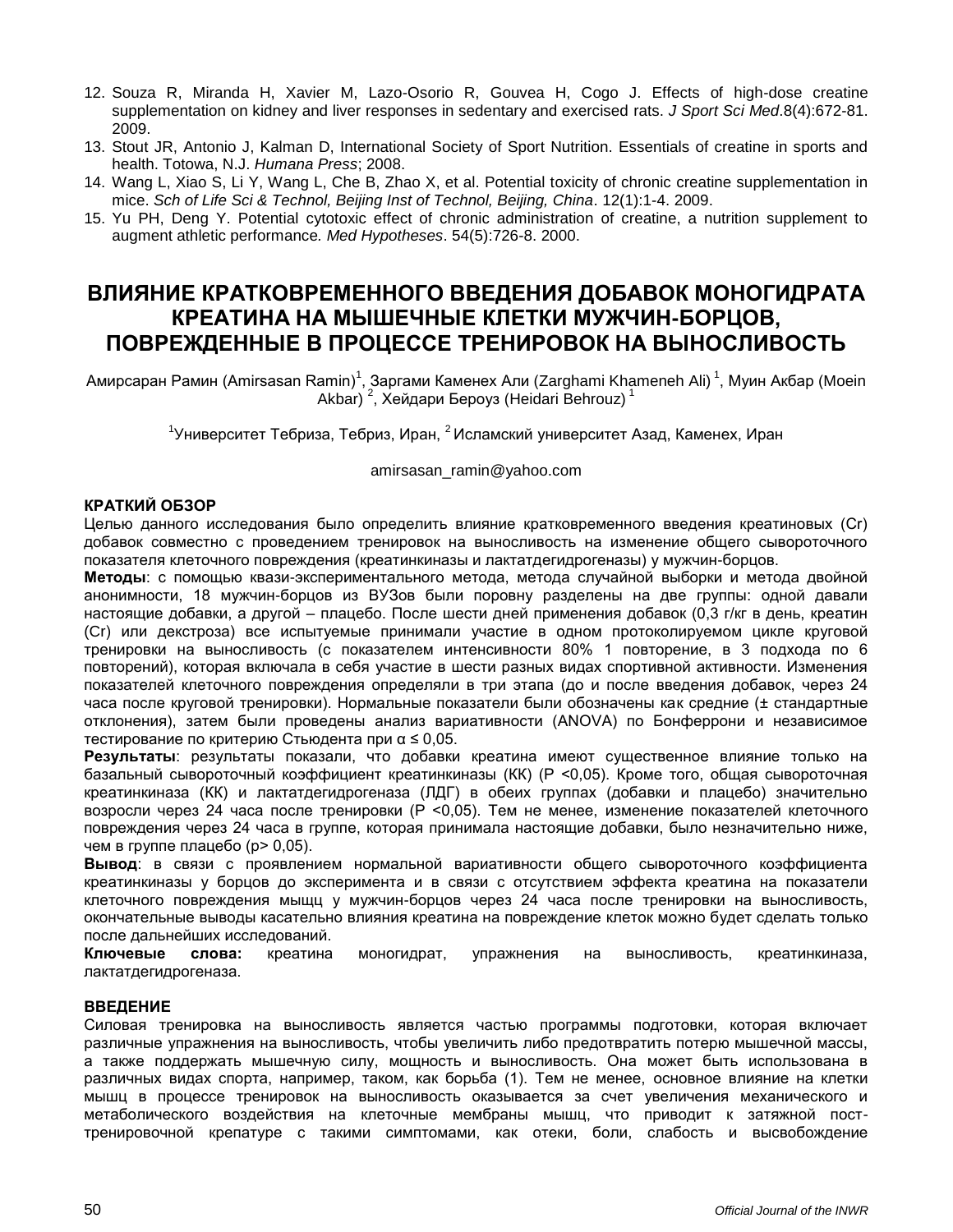внутриклеточных ферментов (например, КK и ЛДГ) в крови в течение от 12 до 36 часов после тренировок (9). С другой стороны, результаты некоторых исследований показывают, что креатин (метил гуанидин уксусной кислоты) в качестве пищевой антиоксидантной добавки может использоваться для повышения физической работоспособности у спортсменов, особенно для увеличения силы, мышечной мощности и мышечной массы (7,13). Более того, некоторые подобные исследования проводились для того, чтобы доказать способность таких добавок наращивать силу (13). Кроме того, в некоторых исследованиях, в краткосрочной и долгосрочной перспективе, полезный клинический эффект добавок креатина на сокращение мышц может осложняться нарушениями работы почек и регулирования температуры тела. (12). Некоторые исследователи также полагают, что эта добавка не оказывает никакого влияния на симптомы затяжной пост-тренировочной крепатуры (8,11), а в некоторых случаях вызывает нежелательные увеличения показателей повреждения тканей и воспаления у участников исследовательской группы, принимавшей креатин. (1). Краткосрочные и долгосрочные последствия принятия добавок креатина, признаки и показатели затяжной пост-тренировочной крепатуры у разных спортсменов, особенно у борцов, нуждаются в более тщательном исследовании. Поэтому, учитывая неясности и противоречия, связанные с благотворным влиянием добавок креатина и недостатком документированных исследований касательно возможных последствий применения этой добавки для изменения показателей затяжной пост-тренировочной крепатуры у борцов, данное исследование было проведено с целью определения влияния кратковременного введения добавок креатина на изменения косвенных показателей повреждения клеток мышц у мужчин-борцов после выполнения ими круговой тренировки на выносливость.

#### **МЕТОДЫ**

Настоящее исследование было проведено в условиях квази-эксперимента среди двух групп (экспериментальной и контрольной) с повторными измерениями показателей (в три этапа), методом двойной анонимности. Исследуемые представляют собой 18 мужчин-борцов из ВУЗов (табл. 1), которые были отобраны из 30 борцов, участвовавших в областных и национальных соревнованиях, на основе состояния здоровья и определенных физических характеристик. За неделю до исследования были измерены их антропометрические показатели, включая рост, вес и процент жира в организме, а также показатели мышечной силы после выполнения, максимум, одного повтора упражнения (1 п/у). За период применения добавок креатина моногидрата, утвержденных Министерством здравоохранения, были использованы дозы препарата, пропорциональные весу участников исследования (300 мг на кг веса в день) в одной и той же форме (в пакетах) четыре раза в день (за завтраком, обедом, ужином и перед сном) в группе, принимающей настоящие добавки. Декстроза, употребляемая второй группой, была оформлена внешне как креатин, в пакетах, и передана группе плацебо. Кроме того, испытуемых просили растворить содержимое каждого пакета в 250 мл виноградного сока 8% концентрации и выпить. После принятия добавки участники исследования выполнили протоколируемую круговую тренировку на выносливость, состоящую из шести упражнений (жим ногами, жим лежа, тяга сверху, жим плечами и подъемы на бицепс) с максимальной интенсивностью одного повторения 80% в три подхода по шесть повторений (5). Образцы крови были собраны в три этапа (1 этап: до креатина и добавок плацебо, 2 этап: на седьмой день после приема добавок, а также 3 этап: 24 часа после тренировки) в размере 5 мл из локтевой вены для приготовления сыворотки. К тому же, за 48 часов до теста участники исследования избегали любой физической активности, ели (на завтрак) то же, что и непосредственно перед началом испытаний. Активность ферментов КK и ЛДГ в общей сыворотке измеряли количественным фотометрическим методом с использованием автоматического анализатора модели Alcyon 300 (Abbott Laboratories, США). Нормальную вариативность данных для статистического анализа (среднее значение и стандартное отклонение) определяли, используя систему Колмогорова-Смирнова и независимый критерий Стьюдента. Изменения показателей были исследованы на различных этапах повторным анализом вариативности и по Бонферрони постфактум, а также с помощью независимых проверок по критерию Стьюдента (р <0,05). Вклад сопутствующих факторов был определен по омега в квадрате ( $\Omega^2$ ).

#### **РЕЗУЛЬТАТЫ**

Среднее и стандартное отклонение индивидуальных характеристик (возраст, вес, рост, содержание жира в организме, индекс массы тела и интенсивность выполнения одного подхода упражнений) приведены в таблице 1. Изменения в исследуемых показателях образцов крови представлены на трех этапах сбора в таблице 2. Результаты показывают, что кратковременное применение креатиновых добавок с вкладом сопутствующих факторов 0,62 ( $\Omega^2$ ), приводит к значительному увеличению уровня сывороточной КК на 9,75% в базальном состоянии (р <0,05) (табл. 2). Кроме того, результаты этого исследования свидетельствуют о том, что выполнение круговой тренировки может привести к значительному увеличению (85,75 и 35,88%) общей активности ферментов сыворотки КК и ЛДГ в течение 24 часов после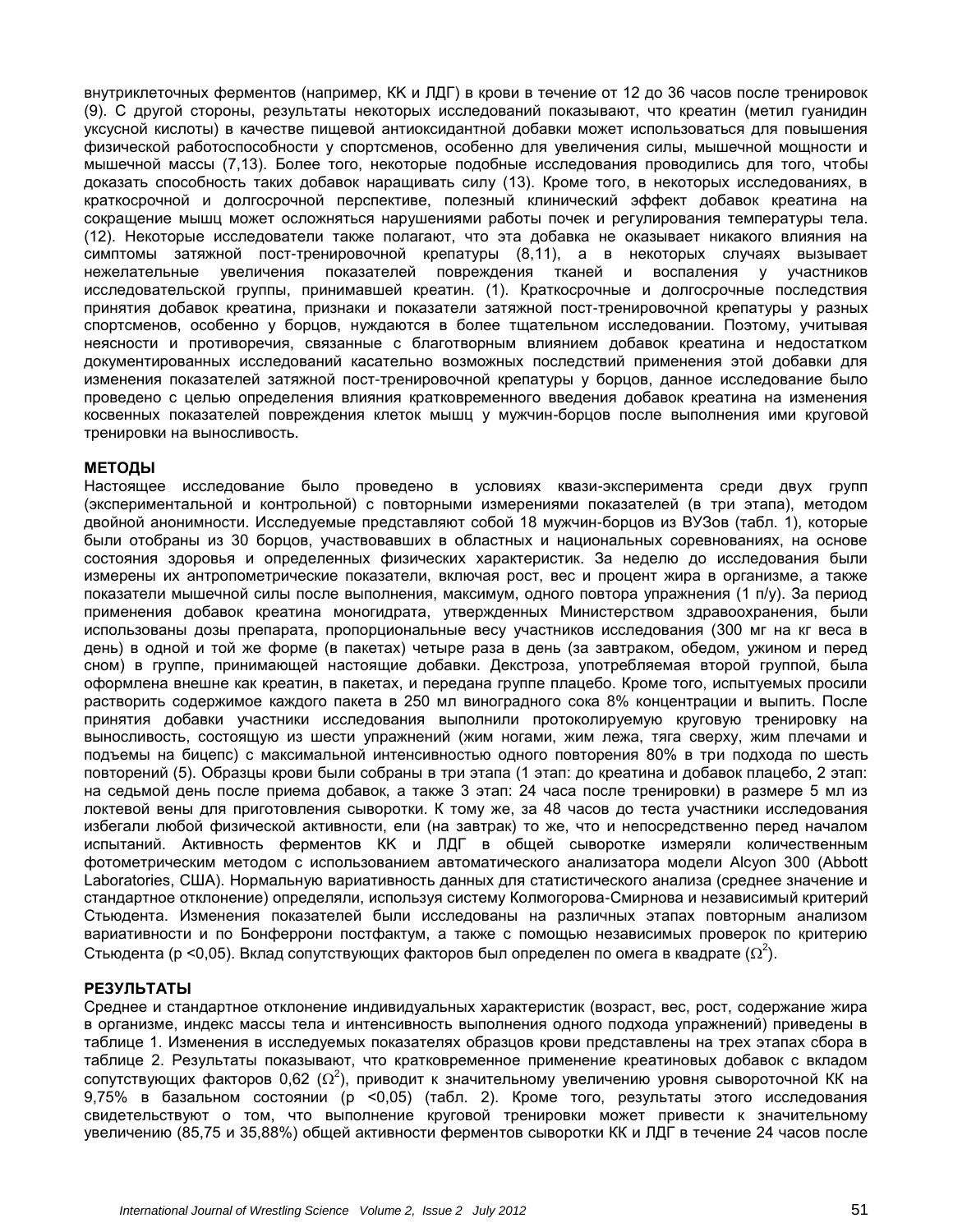тренировки в группе плацебо (р <0,05). Между тем, при кратковременном введении креатиновых добавок удалось предотвратить значительный рост (соответственно, 73,40% и 39,20%) общей активности ферментов сыворотки КК и ЛДГ в течение 24 часов после тренировки (р <0,05). Так что, как мы видим, не наблюдалось никаких изменений косвенных ферментов клеточного повреждения в ответ на введение добавок креатина в группах участников исследования после прохождения ими тренировки, к тому же не наблюдалось никакой разницы между настоящими добавками и плацебо (р <0,05). Тем не менее, уровень ряда ферментов клеточного повреждения в группе, принимавшей креатин, был незначительно меньше, чем в группе принимавших плацебо (р <0,05).

| Переменная               | Креатин           | Плацебо           |
|--------------------------|-------------------|-------------------|
|                          | (n=9)             | $(n=9)$           |
| Возраст (лет)            | $21,22 \pm 1,48$  | $21,00 \pm 0,70$  |
| Вес (кг)                 | $65,56 \pm 2,35$  | $65,89 \pm 1,53$  |
| POCT (CM)                | $173,56 \pm 2,18$ | $172,67 \pm 2,34$ |
| MMT (kT/M <sup>2</sup> ) | $21,79 \pm 0,67$  | $22,13 \pm 0,73$  |
| Жир в организме (%)      | $12,33 \pm 2,00$  | $13,00 \pm 1,73$  |
| 1 подход упражнений      | $98.23 \pm 6.19$  | $99,41 \pm 5,38$  |
| жим лежа (кг)            |                   |                   |
| 1 подход упражнений      | $238,60 \pm 7,05$ | $239,10 \pm 8,68$ |
| жим ногами (кг)          |                   |                   |

Таблица 1. Физические характеристики групп, принимавших креатин и плацебо

Таблица 2. Изменения активности ферментов сыворотки в группах, принимавших плацебо и креатин, после применения добавок

| Группы             | Этапы                    | Активность КК        | <b>Активность ЛДГ</b>        |
|--------------------|--------------------------|----------------------|------------------------------|
|                    |                          | $(ME/\pi)$           | $(ME/\pi)$                   |
| Группа принимавших | До приема                | $129,11 \pm 22,34$   | $284,44 \pm 29,90$           |
| кератин            | После приема             | 141,67 $\pm$ 23,88 + | $290,00 \pm 25,51$           |
|                    | 24 часа после тренировки | $245,67 \pm 17,97$ + | 403,70 $\pm$ 32,20 +         |
| Группа принимавших | До приема                | $133,56 \pm 14,85$   | $308,11 \pm 22,78$           |
| плацебо            | После приема             | $137,22 \pm 8,64$    | $304,10 \pm 21,16$           |
|                    | 24 часа после тренировки | $254,89 \pm 33,14$ + | 413,22 $\pm$ 26,78 $\dagger$ |

**† -** важные для исследования показатели

#### **ПОЯСНЕНИЕ**

Результаты данного исследования показывают, что в краткосрочной перспективе добавки креатина (0,3г/кг массы тела в течение шести дней), с долей вклада сопутствующих факторов 0,62 ведут к увеличению общей активности фермента сыворотки КK на 9,75%, что подтверждают своими исследованиями Аташак (2011) и другие. Аташак и др. (2011) считают, что в результате эксперимента по употреблению креатина моногидрата (0,3г/кг массы тела в течение недели) восемнадцатью футболистами удалось выяснить, что кратковременное употребление креатина приводит к значительному увеличению уровня КК в сыворотке (1). Между тем, результаты некоторых предыдущих исследований согласуются с выводами настоящего исследования (2,3). Например, Кук и др. (2009) сообщили, что кратковременное применение креатиновых добавок в сочетании с упражнениями на выносливость не приводят к увеличению показателей клеточного повреждения (общая КК и ЛДГ) (3). Тем не менее, одна из причин разногласий между Куком и авторами настоящего исследования может быть связана с разными типами протоколов приема креатиновых добавок. В этой связи некоторые исследователи полагают, что добавление креатина без физической активности (если бы это имело место для данного исследования), вероятно, приводит к образованию и накоплению цитотоксических веществ (14,15). Это позволяет предположить, что накопление креатина в ткани связано с низкой метаболической способностью конвертации креатина в креатинин и способностью ферментативно осуществлять процессы метиляции, способствующие образованию и накоплению таких цитотоксических веществ, как формальдегид и метиламин (15). Тем не менее, некоторые исследователи отметили, что креатиновые добавки в сочетании с физической активностью обладают защитным действием в отношении избытка токсичных метаболитов в тканях, поэтому предотвращают негативное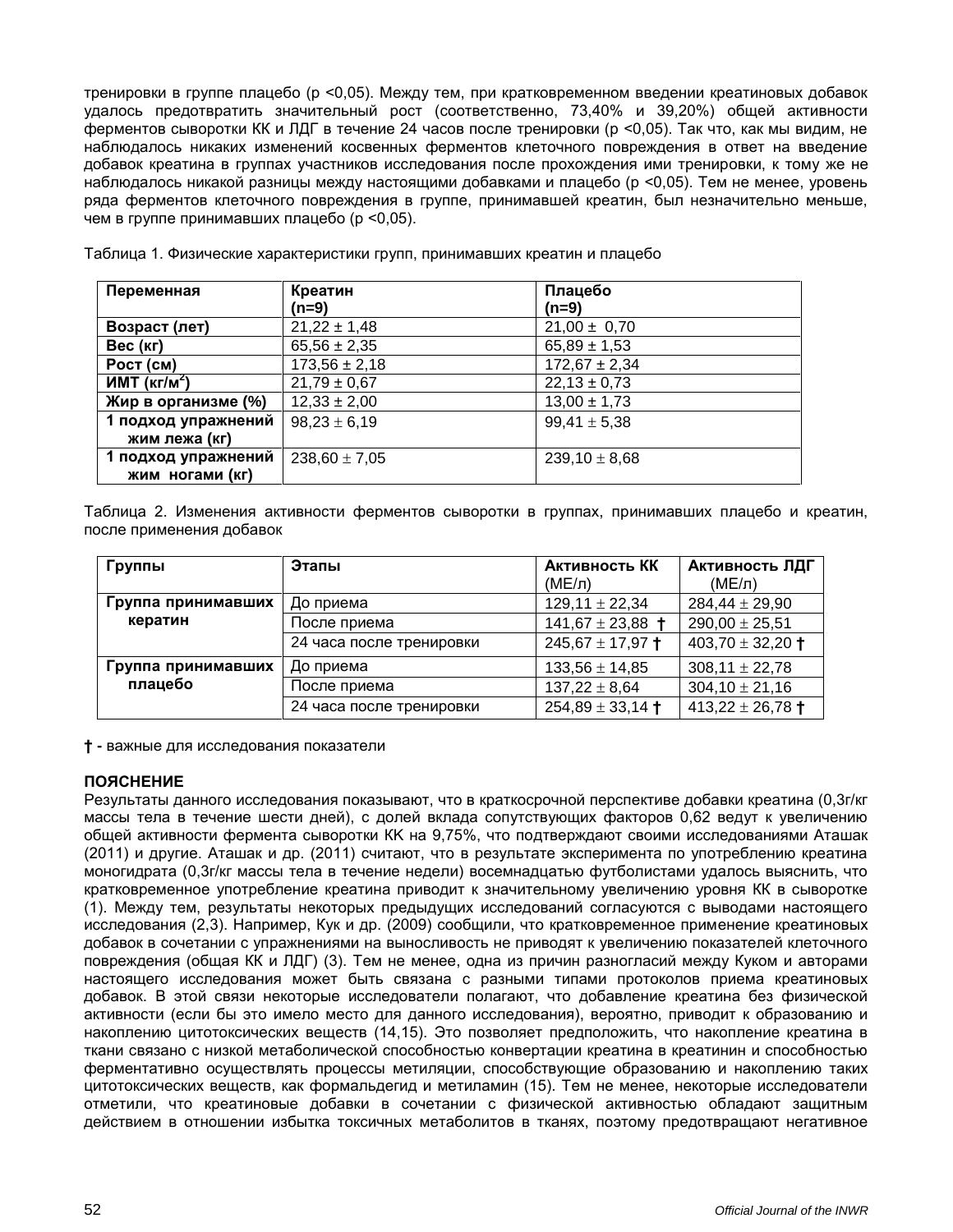воздействие креатина на ткани (7). Однако результаты настоящего исследования также показывают, что кратковременное введение креатиновых добавок не может предотвратить значительного увеличения общего уровня сывороточных ферментов КК и ЛДГ через 24 часа после выполнения тренировки на выносливость. Результаты данного исследования в связи с отсутствием влияния креатина на уровень косвенных показателей клеточного повреждения через 24 часа после тренировки согласуются с результатами Розене и др. (2009), а также Мачадо и др. (2009 г.) (8,11). Важно отметить, что в настоящем исследовании изменения косвенных показателей клеточного повреждения в группе принимавших креатиновые добавки были незначительно меньше, чем в группе принимавших плацебо. С другой стороны, результаты исследования Бэссита и др. (2010), в противоречие результатам данного исследования, показывают, что применение креатиновых добавок ведет к модификации косвенных ферментов мышечного повреждения после тяжелой физической нагрузки (2). В связи с этим Бэссит и др. (2010) в исследовании рассмотрели эффекты кратковременного приема кератина (20 г в течение пяти дней на признаки повреждения мышц у спортсменов-мужчин в троеборье после сильных сокращений мышечных волокон (2). Результаты этого исследования показали, что введение кератина приводит к значительному снижению показателей сывороточной КК и ЛДГ через 36, 48 и 60 часов после нагрузки (2). Тем не менее, различия между результатами вышеупомянутых исследований и настоящего исследования могут быть связаны с различиями исследуемых спортсменов, упражнений (интенсивности и продолжительности), количества креатиновых добавок (кратковременно или долговременно, в разных дозах) и реакций спортсменов на добавки (2,3,11). Тем не менее, результаты предыдущих исследований показывают, что введение креатина со снижением гомоцистеина и увеличением запасов глутатиона может уменьшить содержание перекиси водорода или других органических оксидов в тканях мышц (4). Так, недавно было объявлено, что введение креатина моногидрата может предотвратить разрушение ингибитора активации белка NF-KB и его последующее воздействие, т.е. воспаление, за счет сокращения содержания перекиси водорода. (6,7).

#### **ВЫВОДЫ**

Как правило, в соответствии с нормальной вариативностью общего базального уровня КK сыворотки у борцов и отсутствием влияния добавок креатина моногидрата на показатель общего базального уровня ЛДГ сыворотки в течение 6 дней, тренеры и борцы могут быть уверены, что введение креатиновых добавок на период до шести дней не оказывает неблагоприятного влияния на показатели клеточного повреждения в сыворотке крови у мужчин-борцов.

#### **БИБЛИОГРАФИЯ:**

- 1 Atashak S, Jafari A. Effect of short-term creatine monohydrate supplementation on indirect markers of cellular damage in young soccer players. *Science & Sports*; in press. 2011.
- 2 Bassit RA, Pinheiro CH, Vitzel KF, Sproesser AJ, Silveira LR, Curi R. Effect of short-term creatine supplementation on markers of skeletal muscle damage after strenuous contractile activity. *Eur J Appl Physiol*; 108(5):945-955. 2010.
- 3 Cook M, Rybalka E, Williams AD, Cribb PJ, Hayes A. Creatine supplementation enhances muscle force recovery after eccentrically-induced muscle damage in healthy individuals, *J Int Soc Sports Nutr* ; 6:13- 23. 2009.
- 4 Deminice R, Portari GV, Vannucchi H, Jordao AA. Effects of creatine supplementation on homocysteine levels and lipid peroxidation in rats. *Brit J Nutr*. 102(1):110-6. 2009.
- 5 Gordon NF. ACSM's guidelines for exercise testing and prescription. *Lippincott Williams & Wilkins*. 2009.
- 6 Juravleva E, Barbakadze T, Mikeladze D, Kekelidze T. Creatine enhances survival of glutamate-treated neuronal/glial cells, modulates Ras/NF-kappaB signaling, and increases the generation of reactive oxygen species. *Journal of neuroscience research*. 79(1-2):224-30. 2005.
- 7 Lawler JM, Barnes WS, Wu GY, Song W, Demaree S. Direct antioxidant properties of creatine. *Biochem Bioph Res Co*. 290(1):47-52. 2002.
- 8 Machado, Rafael Pereira; Felipe Sampaio-Jorge; Franz Knifis; Anthony Hackney. Creatine supplementation: effects on blood creatine kinase activity responses to resistance exercise and creatine kinase activity measurement. 45(4): 54-62. 2009.
- 9 Peake J, Nosaka K, Suzuki K. Characterization of inflammatory responses to eccentric exercise in humans. *Exerc Immunol Rev*. 11:64-85. 2005.
- 10 Poortmans JR, Kumps A, Duez P, Fofonka A, Carpentier A, Francaux M. Effect of oral creatine supplementation on urinary methylamine, formaldehyde, and formate. *Med Sci Sports Exerc*; 37(10):1717-1720. 2005.
- 11 Rosene J, Matthews T, Ryan C, Belmore K, Bergsten A, Blaisdell J, et al Short and longer-term effects of creatine supplementation on exercise induced muscle damage. *J Sports Sci Med*. 8(1): 89-96. 2009.